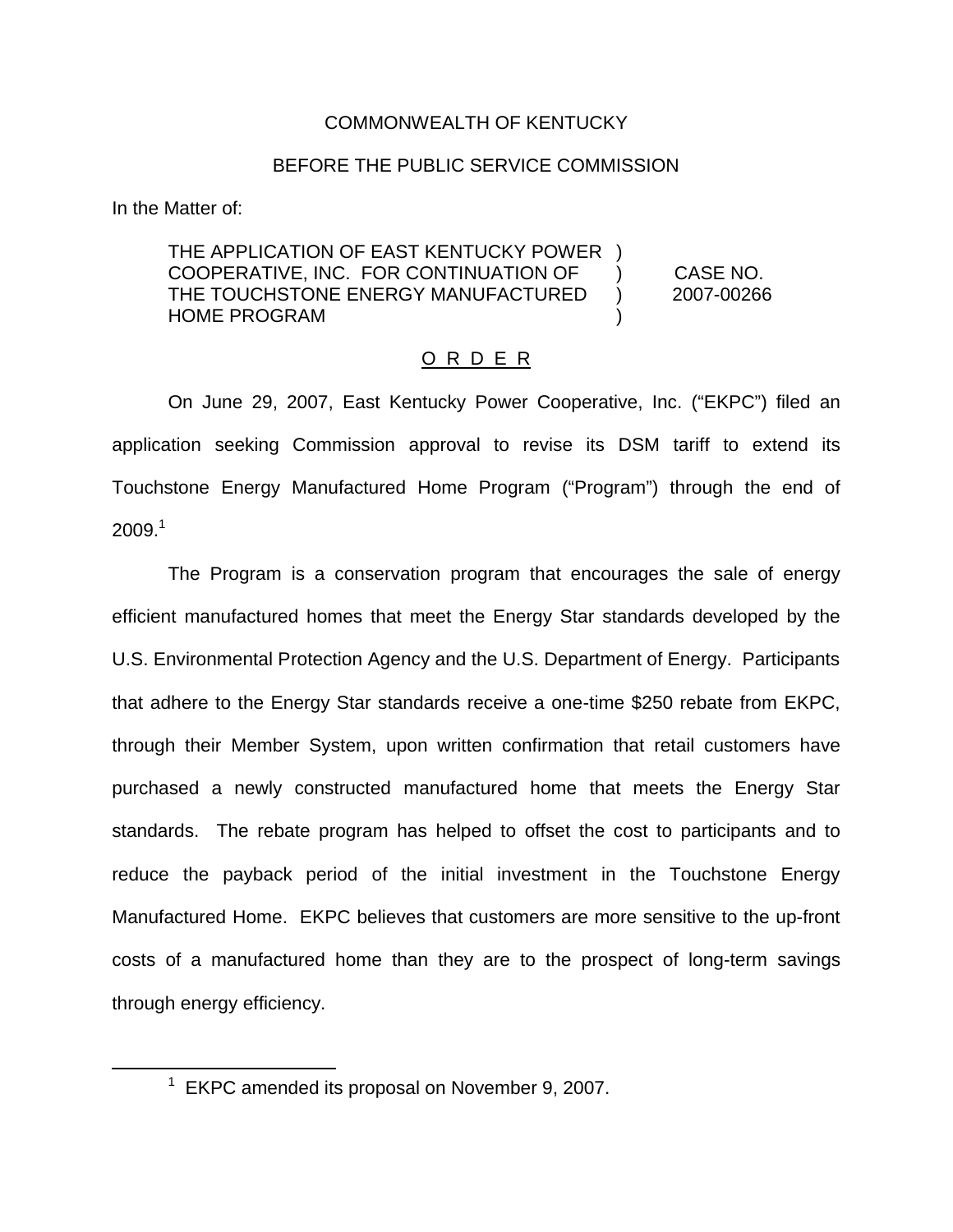According to EKPC, the Program has had limited success having only 6 participants during the 2003-2006 time period.<sup>2</sup> EKPC believes that one of the main reasons for limited participation has been concern about the increased cost of a manufactured home when constructed to Energy Star standards. However, EKPC believes that a blend of incentives and renewed buyer education are the keys to future success of the Program. Because manufactured homes comprise a significant portion of homes in the Member Systems' service territories, EKPC believes that potential manufactured home buyers should continue to be offered the opportunity to benefit from energy efficiency over the long run.

EKPC's current proposal attempts to make the Program more attractive to potential participants by expanding its scope. In addition to the existing incentive of \$250 to offset the cost of a new Energy Star manufactured home, EKPC proposes to offer an incentive of \$150 to customers who purchase a manufactured home that includes only an Energy Star heat pump or who replace an existing inefficient furnace in their manufactured home with a new, highly efficient heat pump. This proposal makes the Program available to those customers who are unable to afford an Energy Star manufactured home but desire to make their home more energy efficient, and thus expands the Program's prospective market. EKPC has developed new marketing materials highlighting the benefits of an energy efficient manufactured home to educate potential participants.

 $2$  EKPC indicated in its response to Commission Staff's Second Data Request, Item 4, that it had paid rebates to participants that did not strictly comport with its filed tariff. EKPC is advised that it must adhere to its approved tariffs.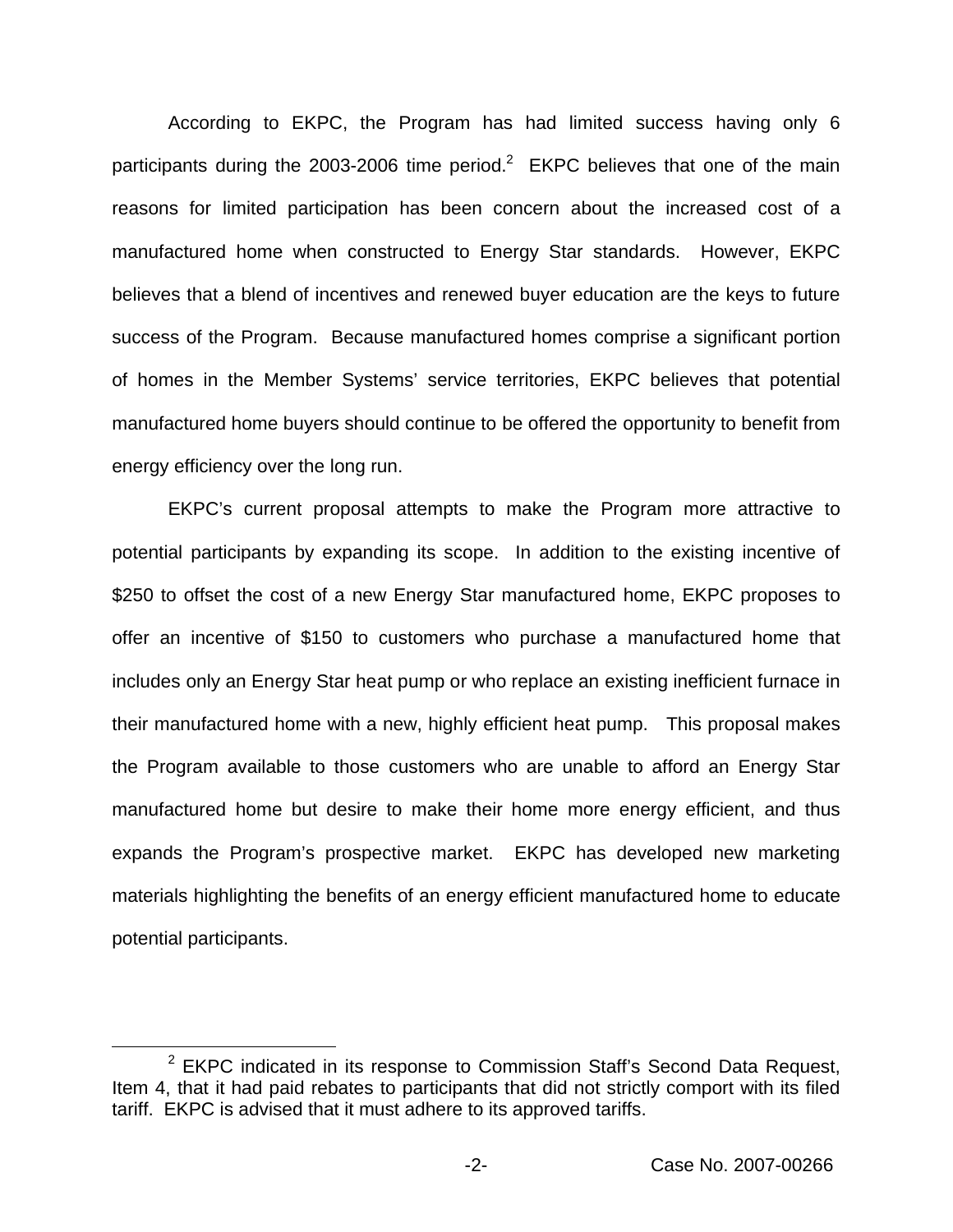EKPC performed cost/benefit tests, also known as the "California Tests," to determine the Program's cost effectiveness. The results of those tests were filed in support of EKPC's original filing for approval of the Program.<sup>3</sup> EKPC also filed these results in its 2003<sup>4</sup> and 2006<sup>5</sup> IRPs. These results indicate that the Total Resource Cost Test was favorable in each instance. EKPC also provided estimates of savings to date and expected future savings associated with the Program. Estimated current and future savings associated with the Program through 2021 total over \$35,000.

The Commission, having considered the evidence of record and being otherwise sufficiently advised, finds that the proposed Program is reasonable and consistent with KRS 278.285 and should be extended as amended through 2009. Future requests to extend the Program should include updated cost/benefit analysis and a thorough discussion of future expectations.

The Member Systems are not parties to this proceeding; therefore, the Commission does not address their rebate programs in this Order. We place all participating Member Systems on notice that the terms and conditions of 'their' rebate programs must be set forth in their filed tariffs before such programs can be implemented.

<sup>&</sup>lt;sup>3</sup> See Case No. 2002-00313, The Filing of East Kentucky Power Cooperative Corporation for the Determination of Reasonableness of A New Demand Side Management Program Entitled the Touchstone Energy Manufactured Home Program.

<sup>&</sup>lt;sup>4</sup> See Case No. 2003-00051, The 2003 Integrated Resource Plan of East Kentucky Power Cooperative, Inc.

<sup>&</sup>lt;sup>5</sup> See Case No. 2006-00471, The 2006 Integrated Resource Plan of East Kentucky Power Cooperative, Inc.